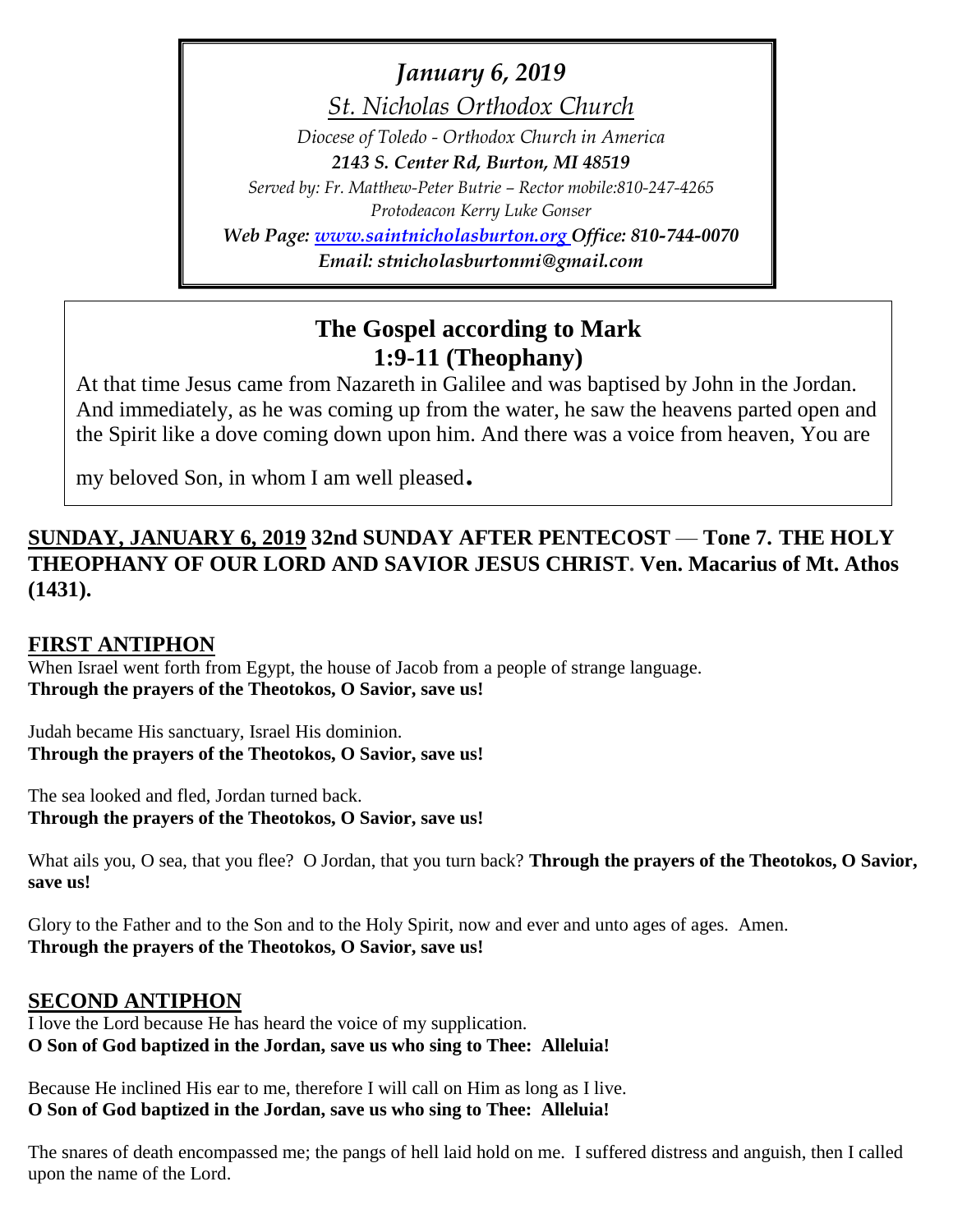#### **O Son of God baptized in the Jordan, save us who sing to Thee: Alleluia!**

### Gracious and righteous is the Lord, and our God is merciful. **O Son of God baptized in the Jordan, save us who sing to Thee: Alleluia!**

Glory to the Father and to the Son and to the Holy Spirit, now and ever and unto ages of ages. Amen. Only-begotten Son and immortal Word of God, Who for our salvation didst will to be incarnate of the holy Theotokos and ever-virgin Mary, Who without change became man and wast crucified, O Christ our God, trampling down death by death, Who art one of the Holy Trinity, glorified with the Father and the Holy Spirit: save us!

## **THIRD ANTIPHON**

## **O give thanks to the Lord, for He is good, for His mercy endures forever!**

**(Tone 1)** When Thou, O Lord, wast baptized in the Jordan, the worship of the Trinity was made manifest! For the voice of the FaFather bare witness to Thee, and called Thee His beloved Son! And the Spirit, in the form of a dove, confirmed the truthfulness of His word. O Christ our God, Who hast revealed Thyself and hast enlightened the world, glory to Thee!

### **Let the house of Israel say: For He is good, for His mercy endures forever!**

When Thou, O Lord, wast baptized in the Jordan, the worship of the Trinity was made manifest! For the voice of the Father bare witness to Thee, and called Thee His beloved Son! And the Spirit, in the form of a dove, confirmed the truthfulness of His word. O Christ our God, Who hast revealed Thyself and hast enlightened the world, glory to Thee!

### **Let the house of Aaron say: For He is good, for His mercy endures forever!**

When Thou, O Lord, wast baptized in the Jordan, the worship of the Trinity was made manifest! For the voice of the Father bare witness to Thee, and called Thee His beloved Son! And the Spirit, in the form of a dove, confirmed the truthfulness of His word. O Christ our God, Who hast revealed Thyself and hast enlightened the world, glory to Thee!

### **Let those who fear the Lord say: For He is good, for His mercy endures forever!**

When Thou, O Lord, wast baptized in the Jordan, the worship of the Trinity was made manifest! For the voice of the Father bare witness to Thee, and called Thee His beloved Son! And the Spirit, in the form of a dove, confirmed the truthfulness of His word. O Christ our God, Who hast revealed Thyself and hast enlightened the world, glory to Thee!

## **LITTLE ENTRANCE**

*Deacon:* Wisdom! Upright!

*Priest:* Blessed is He that comes in the name of "Lord"! We bless you from the House of the Lord! God is the Lord and has revealed Himself to us! O Son of God baptized in the Jordan, save us who sing to you! Alleluia!

**(Tone 1)** When Thou, O Lord wast baptized in the Jordan, the worship of the Trinity was made manifest! For the voice of the Father bare witness to Thee, and called Thee His beloved Son! And the Spirit, in the form of a dove, confirmed the truthfulness of His word. O Christ our God, Who hast revealed Thyself and hast enlightened the world, glory to Thee!

Glory to the Father and to the Son and to the Holy Spirit, now and ever and unto ages of ages. Amen.

**(Tone 4)** Today Thou hast appeared to the universe, and Thy Light, O Lord, has shown on us, who with understanding praise Thee: Thou hast come and revealed Thyself, O Light Unapproachable.

## **INSTEAD OF "HOLY GOD…"**

**As many as have been baptized into Christ have put on Christ. Alleluia!**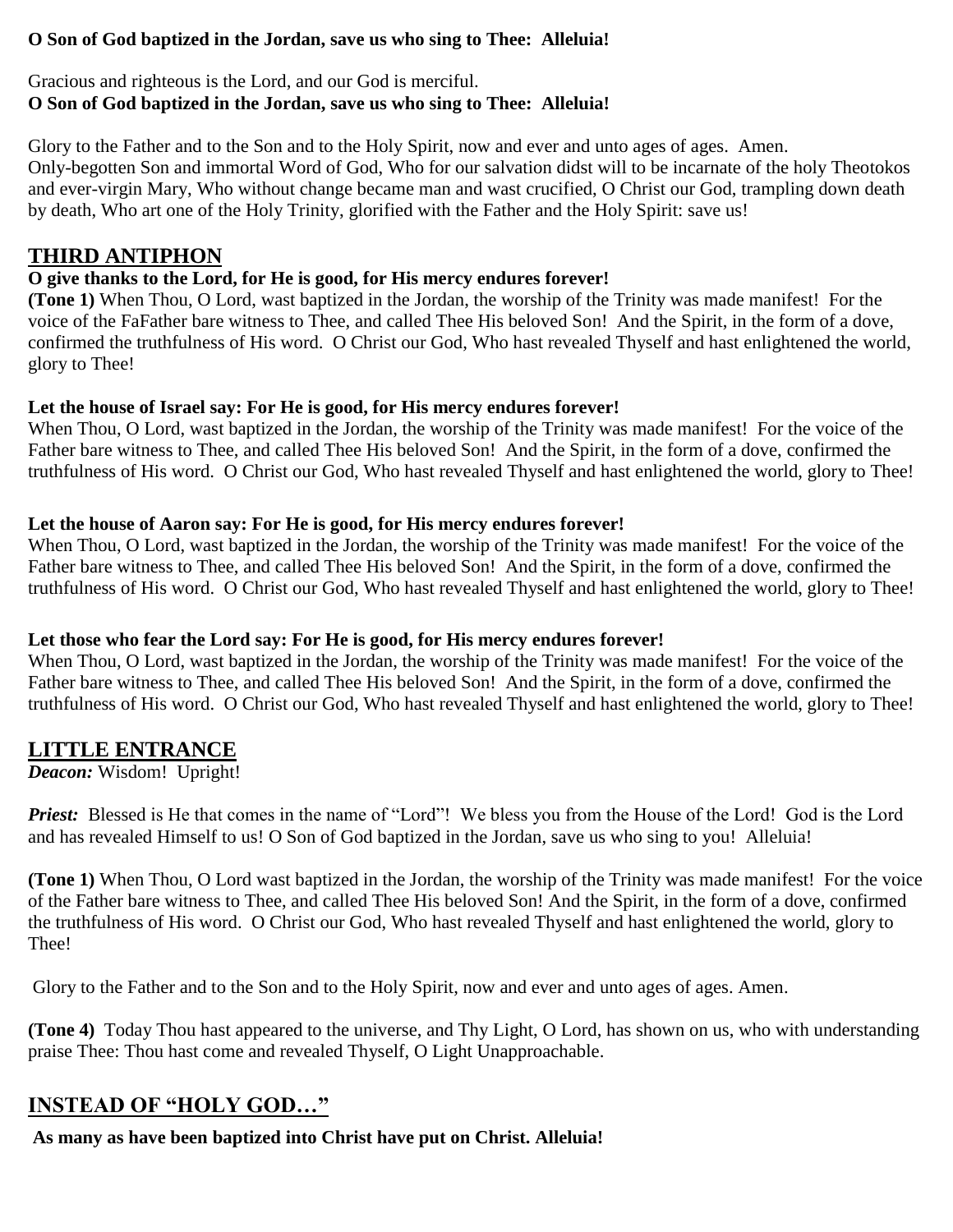#### *The Prokeimenon in the Fourth Tone:* **Blessed is He that comes in the Name of the Lord! / God is the Lord and hath revealed Himself to us!**

*v:* **O give thanks to the Lord for He is good, for His mercy endures forever.**

**THE READING FROM THE EPISTLE OF THE HOLY APOSTLE PAUL TO TITUS (2:11-14; 3:4-7)** *Titus, my child*, the grace of God has appeared for the salvation of all men, training us to renounce irreligion and worldly passions, and to live sober, upright, and godly lives in this world, awaiting our blessed hope, the appearing of the glory of our great God and Savior Jesus Christ, who gave himself for us to redeem us from all iniquity and to purify for himself a people of his own who are zealous for good deeds. But when the goodness and loving kindness of God our Savior appeared, he saved us, not because of deeds done by us in righteousness, but in virtue of his own mercy, by the washing of regeneration and renewal in the Holy Spirit, which he poured out upon us richly through Jesus Christ our Savior, so that we might be justified by his grace and become heirs in hope of eternal life.

#### *Alleluia, Tone 4*

- *v:* **Offer to the Lord, O you sons of God! Offer young rams to the Lord!**
- *v:* **The voice of the Lord is upon the waters, the God of glory thunders, the Lord, upon the many waters!**

**THE HOLY GOSPEL ACCORDING TO MATTHEW (3:13-17)** At that time Jesus came from Galilee to the Jordan to John, to be baptized by him. John would have prevented him, saying, "I need to be baptized by you, and do you come to me?" But Jesus answered him, "Let it be so now; for thus it is fitting for us to fulfil all righteousness." Then he consented. And when Jesus was baptized, he went up immediately from the water, and behold, the heavens were opened and he saw the Spirit of God descending like a dove, and alighting on him; and lo, a voice from heaven, saying, "This is my beloved Son, with whom I am well pleased."

### **INSTEAD OF "IT IS TRULY MEET TO BLESS YOU, O THEOTOKOS…"**

Magnify, O my soul, the most pure Virgin Theotokos, more honorable than the heavenly hosts! No tongue is capable of praising you worthily; the angelic mind is overawed in exalting you, O Theotokos! But accept our faith, since you are gracious and know our divine love. You are the protectress of Christians and we praise you!

## **COMMUNION HYMN**

The grace of God has appeared for the salvation of all. Alleluia. Alleluia. Alleluia.

## **INSTEAD OF "WE HAVE SEEN THE TRUE LIGHT"**

When Thou, O Lord wast baptized in the Jordan, the worship of the Trinity was made manifest! For the voice of the Father bare witness to Thee, and called Thee His beloved Son! And the Spirit, in the form of a dove, confirmed the truthfulness of His word. O Christ our God, Who hast revealed Thyself and hast enlightened the world, glory to Thee!

#### **THE OUTDOOR BLESSING OF WATER WILL TAKE PLACE AT THE CONCLUSION OF THE DIVINE LITURGY.**

### **EVERYONE, PLEASE JOIN US FOR OUR ANNUAL EPIPHANY BANQUET FOLLOWING THE BLESSING OF WATER.**

**Theophany** is the Feast which reveals the Most Holy Trinity to the world through the Baptism of the Lord (Mt.3:13-17; Mark 1:9-11; Luke 3:21-22). God the Father spoke from Heaven about the Son, the Son was baptized by the Saint John the Forerunner, and the Holy Spirit descended upon the Son in the form of a dove. From ancient times this Feast was called the Day of Illumination and the Feast of Lights, since God is Light and has appeared to illumine "those who sat in darkness," and "in the region of the shadow of death" (Mt.4:16), and to save the fallen race of mankind by grace.

In the ancient Church it was the custom to baptize catechumens at the Vespers of Theophany, so that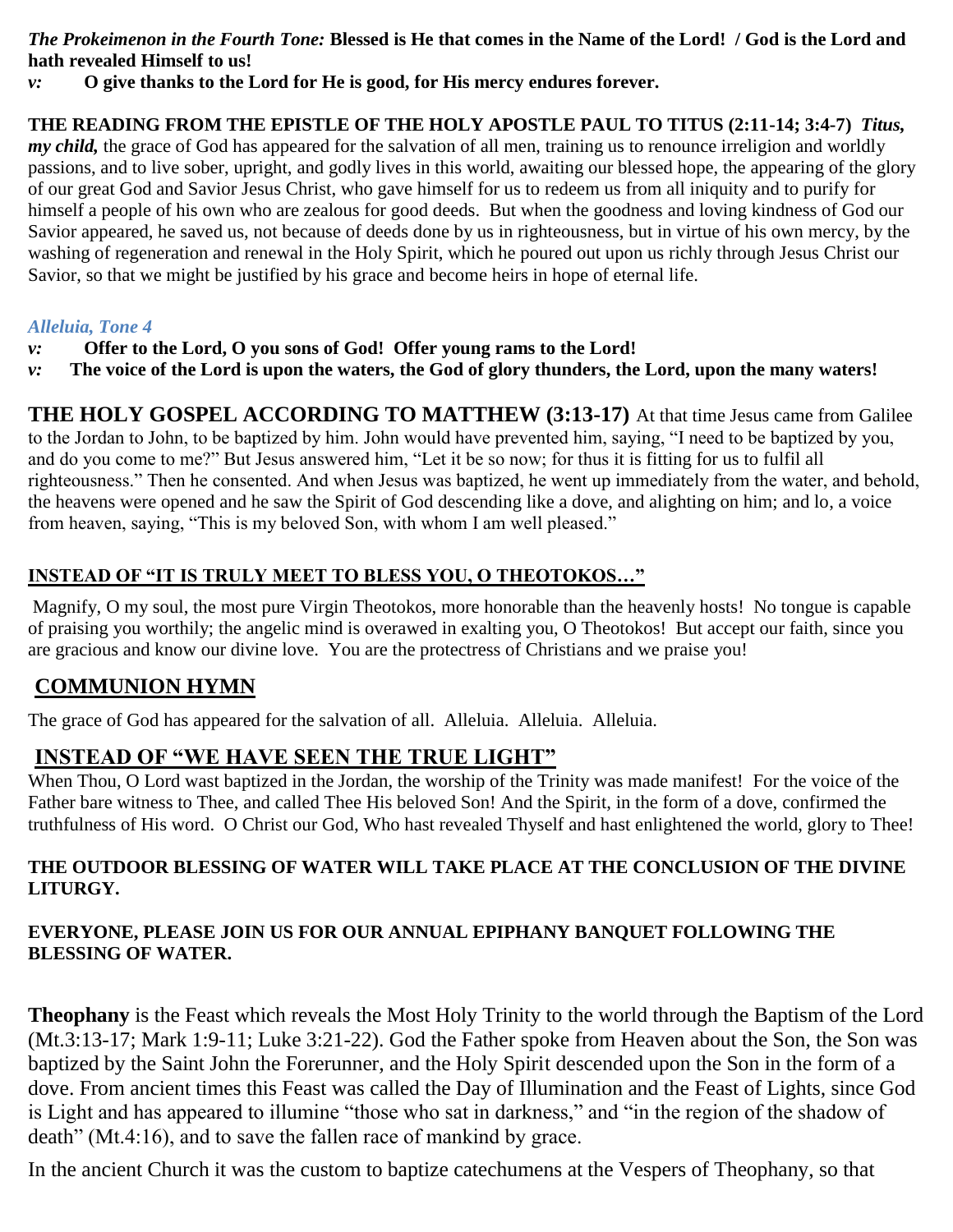Baptism also is revealed as the spiritual illumination of mankind.

The origin of the Feast of Theophany goes back to Apostolic times, and it is mentioned in *The Apostolic Constitutions* (Book V:13). From the second century we have the testimony of Saint Clement of Alexandria concerning the celebration of the Baptism of the Lord, and the night vigil before this Feast.

There is a third century dialogue about the services for Theophany between the holy martyr Hippolytus and Saint Gregory the Wonderworker. In the following centuries, from the fourth to ninth century, all the great Fathers of the Church: Gregory the Theologian, John Chrysostom, Ambrose of Milan, John of Damascus, commented on the Feast of Theophany.

The monks Joseph the Studite, Theophanes and Byzantios composed much liturgical music for this Feast, which is sung at services even today. Saint John of Damascus said that the Lord was baptized, not because He Himself had need for cleansing, but "to bury human sin by water," to fulfill the Law, to reveal the mystery of the Holy Trinity, and finally, to sanctify "the nature of water" and to offer us the form and example of Baptism.

On the Feast of the Baptism of Christ, the Holy Church proclaims our faith in the most sublime mystery, incomprehensible to human intellect, of one God in three Persons. It teaches us to confess and glorify the Holy Trinity, one in Essence and Indivisible. It exposes and overthrows the errors of ancient teachings which attempted to explain the Creator of the world by reason, and in human terms.

The Church shows the necessity of Baptism for believers in Christ, and it inspires us with a sense of deep gratitude for the illumination and purification of our sinful nature. The Church teaches that our salvation and cleansing from sin is possible only by the power of the grace of the Holy Spirit, therefore it is necessary to preserve worthily these gifts of the grace of holy Baptism, keeping clean this priceless garb, for "As many as have been baptized into Christ, have put on Christ" (Gal 3:27).

January 6, 2019 નફ્રીંબ બફ્રીંબ બફ્રીંબ બફ્રીંબ બફ્રીંબ બફ્રીંબ બફ્રીંબ બફ્રીંબ બફ્રીંબ બફ્રીંબ બફ્રીંબ બફ્રીંબ બફ્રીંબ

#### **CANDLE INTENTIONS FOR THE HEALTH AND BLESSINGS OF**

Health & blessings John & Rose Goodman Ralph, Debbie, Joe & Sarah Health & blessings for Helen Ethington and Peter & Jo Sredich Stojan & Mira Prusac Health & blessings for Calvin Conrad Stojan & Mira Prusac Calvin Conrad Ruth Conrad Alex & Mary Alex & Magda Popoff Fr. Tom, Fr. Dimitrie, Fr. Anthony, Angelo, Aaron, Reggie, John, Alex, Irene, Rimi, Allen, Deborah, JoAnn, Susan, Luba, Kosta, David, Anna, Walt, Vladimir, Dorothy, Allison, Stojan, Mira, Bosa, Jeanette, Christopher, Ted, Marlene, Joseph, Nicholas, Margaret, Gladys, my family and friends Joe Tome Special Intention Joe Tome

#### **CANDLE INTENTIONS FOR BLESSED REPOSE**

Peter Popoff & John Naum Alex & Magda Popoff Ponte Brown~Memory Eternal Dorothy & family

ဆို့ပြီးဝ သို့ဖြင**်း သို့ဖြင့် သည့်ပ သည့်ပ သည့်ပ သည့်ပ** သည့်ရေး သည့်ပ သည့်ပ သည့်ပ သည့်ပ သည့်ပ

**WELCOME** to all our friends and visitors.

**COFFEE & DONUTS** Volunteers are needed for the month of January. Please see the signup sheet outside the kitchen.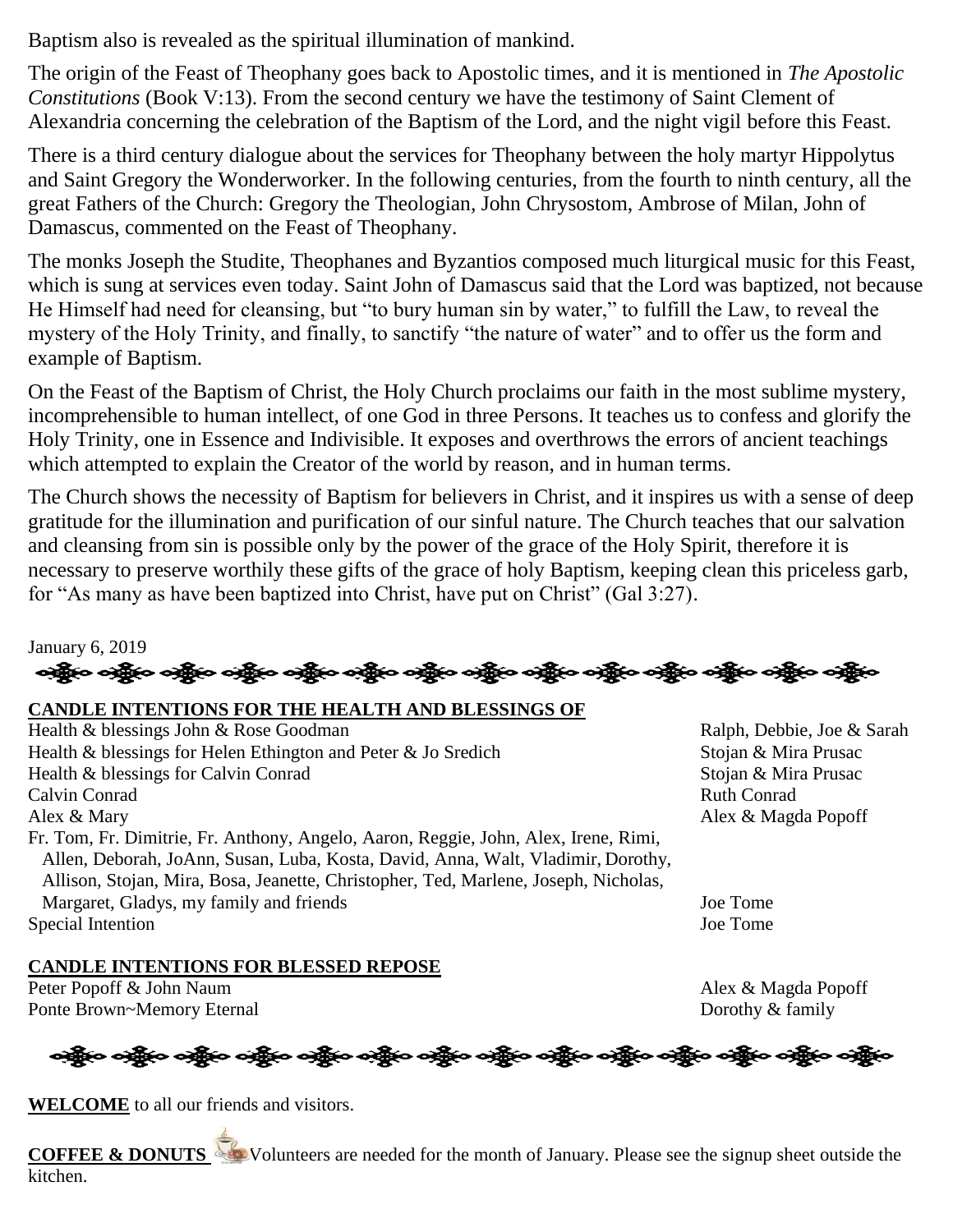**7 th ANNUAL PAN ORTHODOX WINTER DINNER** to support the Dormition Monastery, Rives Junction will be held on Thursday, January 17 at St. George. Reservations need to be made not later than Sunday, January 13. You may also see Deborah Gonser-Adams for more information and to make your reservation(s). **Our parish is responsible for supplying the appetizers this year. Please use the sign-up sheet in the hall to indicate what you will be bringing. We expect approximately 150 people for the dinner.**

**ANNUAL MEETING** The Annual Meeting of Saint Nicholas Parish will be held on Sunday, January 20, 2019 beginning with a short prayer service after the Divine Liturgy. The Meeting will then reconvene in the Parish Hall. **All parish organizations must present a report, oral or written, to be given at this meeting.** 

**OFFERING ENVELOPES** are ready to be picked up in the parish hall. Please don't forget to use them in the New Year.



 **KROGER COMMUNITY REWARDS** You can register for Community rewards online or at the store's services desk. After doing so, they will send a check to St. Nicholas for a portion of everything participants spend.

**HOPE IN A BOX** is collecting **toilet paper** for the month of January. Place the items in the blue box in the Parish Hall. Catholic Charities Community Closet will distribute the items.

**FOOD DRIVE** Place non-perishable food items in the other blue box in the hall.

**WINTER WARM UP** Catholic Charities is in need of hats, gloves, scarves, socks, boots, coats & other warm winter gear. For more information call 810-265-7025. Donations can be dropped off Mon-Fri 9:30-3:30 at 812 Root St, Flint.

| <b>Weekly Schedule:</b> |  |
|-------------------------|--|

 $\overline{a}$ 

**Today Blessing of water & Theophany Banquet**

**Monday, Jan 7 House blessings begin**

#### **Tuesday, Jan 8**

6:30 pm Parish Council Meeting. Please call or email the parish office (810-744-0070) if you are unable to attend this meeting. Check your email for reports & agenda.

#### **Wednesday, Jan 9**

| $9:30$ am  | Divine Liturgy |
|------------|----------------|
| $11:15$ am | Adult Ed class |

#### **Saturday, Jan 12**

5 pm Vespers

#### **Sunday, Jan 13**

| $9:30 \text{ am}$ | <b>Hours</b>         |
|-------------------|----------------------|
| $10 \text{ am}$   | Divine Liturgy       |
|                   | <b>Church School</b> |